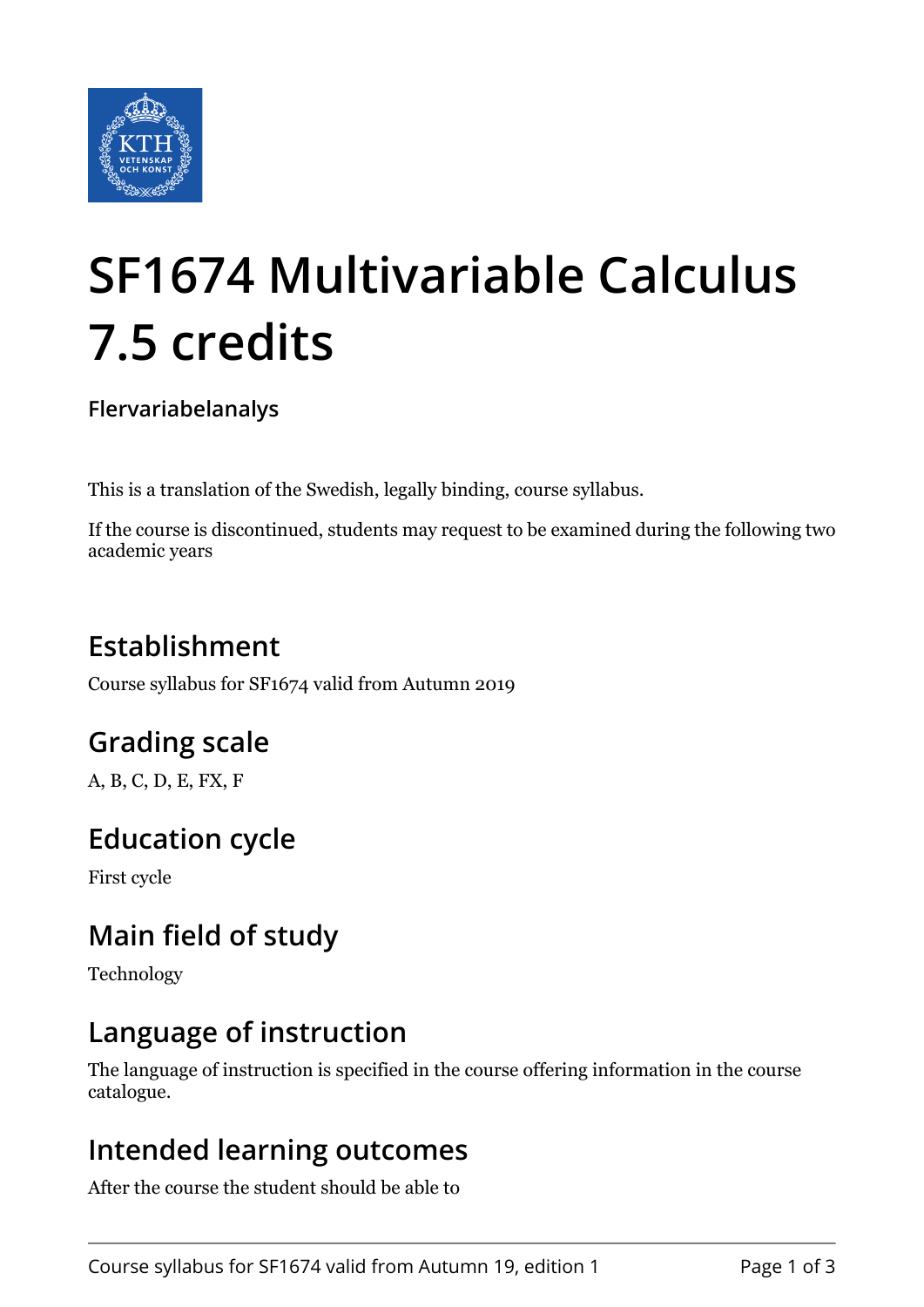- use concepts. theorems and methods to solve and present solutions to problems within the parts of multivariable calculus described by the course content,
- read and comprehend mathematical text.

#### **Course contents**

Functions of several variables. Fundamental topological concepts in  $\mathbb{R}^n$ . Differentiability and linear approximation of mappings.

Partial derivatives, differentials, gradient.

The chain rule in general form. The implicit function theorem.

Extreme value problems with and without constraints. Multiple integrals, coordinate changes, geometric applications. Elementary Vector Analysis: Line integrals and surface integrals, Gauss, Green's and Stokes' formulas.

## **Specific prerequisites**

Active participation in SF1673 Analysis in one variable.

## **Course literature**

The literature is published on the course webpage no later than four weeks before the course starts.

## **Examination**

• TEN1 - Final Exam, 7.5 credits, grading scale: A, B, C, D, E, FX, F

Based on recommendation from KTH's coordinator for disabilities, the examiner will decide how to adapt an examination for students with documented disability.

The examiner may apply another examination format when re-examining individual students.

The examiner decides, in consultation with KTHs Coordinator of students with disabilities (Funka), about any customized examination for students with documented, lasting disability.

# **Ethical approach**

- All members of a group are responsible for the group's work.
- In any assessment, every student shall honestly disclose any help received and sources used.